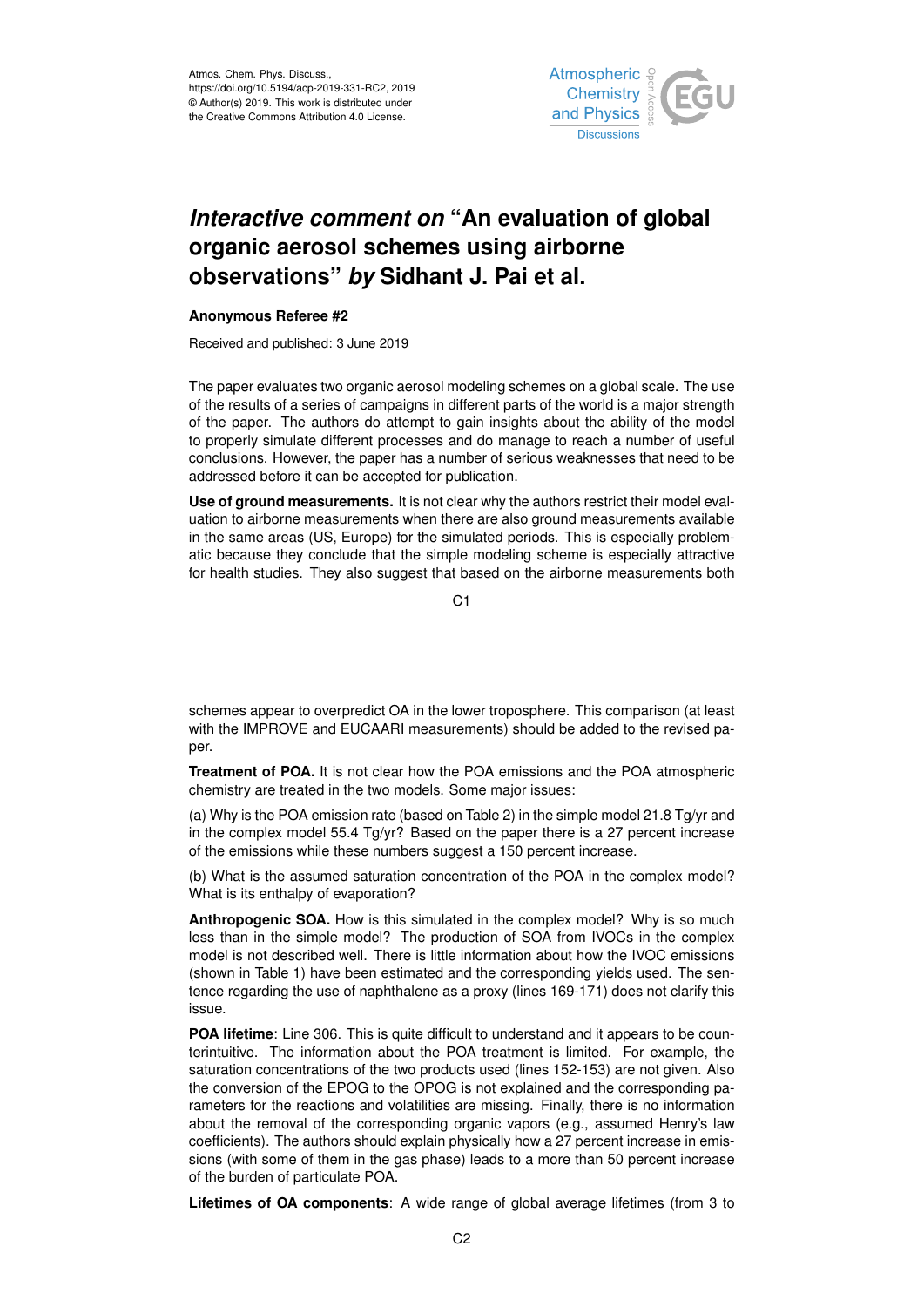11.5 days) is predicted. This is rather surprising for particulate matter components that should have similar size distributions. A discussion of how removal is parameterized and an explanation of these unexpected differences among different components are needed.

**Uncertainty of measurements.** The authors site a 34-38 percent uncertainty of the measurements that they use. However, this is not taken in the evaluation of the two models. Could the model errors and biases be due to the corresponding measurement errors? Could most of the  $R^2$  difference from unity just be due to these errors? These issues should be addressed and taken into account in the corresponding conclusions. For example, if one of the model was perfect but the measurements had a 35 percent uncertainty what would be the  $R^2$  between measurements and predictions?

**Averaging times.** The evaluation of any model does depend on the timescale investigated. This timescale appears to be 10 min. If this is the case, it should be mentioned in all graphs, tables but also in the text. An analysis at different timescales (say 1 hr and campaign average) could provide some additional insights. This would allow the authors to include all their measurements (avoid excluding the highest values).

**Model performance statistics.** The discussion is based on R<sup>2</sup> and normalized mean bias (NMB). I think that the errors (both absolute and normalized) should be included in the analysis. For example, they appear to be quite useful in the discussion related to Figure 12.

**Role of enthalpy of evaporation.** Given that a lot of the measurements were collected at relatively low temperatures the predicted partitioning of the semi-volatile OA components will depend on the assumed enthalpy of evaporation. It is not clear which values are used in the present work. The sensitivity of the conclusions of the paper to these assumed values should be discussed.

**Underestimation of OA.** Is it still appropriate to say (abstract and introduction) that models significantly underestimate observed OA concentrations in the troposphere?

C3

The most recent studies including both models here tend to overestimate OA levels. Some additional discussion of the recent OA modeling work is needed here.

**Sources of bias.** The complex model tends to overestimate OA levels. It is not entirely clear which attributes of this model (at least compared to the simple one) are contributing to this tendency for overestimation. Is it the isoprene SOA that is included in different ways in the two models? Something else? Some additional discussion is needed.

**Sesquiterpenes.** It is not clear how the models treats SOA from sesquiterpenes. In Figure 1 this pathway is missing. In line 168 they are mentioned as a source of SOA. The yields used are surprisingly low at least for the simple model: they are equal to those of the monoterpenes, despite the much larger size of these molecules. The yields used in the complex model are not clear. The same applies to their importance as SOA precursors in these simulations.

**Organonitrates.** The treatment of organonitrates requires some additional explanation given that they are implicitly included in the SOA formed in the parameterizations of Pye et al. (2010). Do they represent additional SOA mass or do they describe a subset of the SOA predicted by the parameterizations used? Could this be contributing to the overestimations? Finally, there has been considerable work quantifying the organonitrate PM levels in Europe (Kiendler-Scharr et al., GRL, 2016) during the simulated EURAARI period that is not used here.

**Model performance in Europe.** The parameterizations used in both models have been based, to a large extent, on US field measurements. The relatively poor performance of both models in Europe during EUCAARI requires additional attention. The comparison with the ground sites would be quite helpful here. What is the source of the high predicted concentrations which are inconsistent with the measurements?

**Model behavior during the winter.** This is significant weakness of the paper given that similar modeling exercises suggest that the models have significant problems in